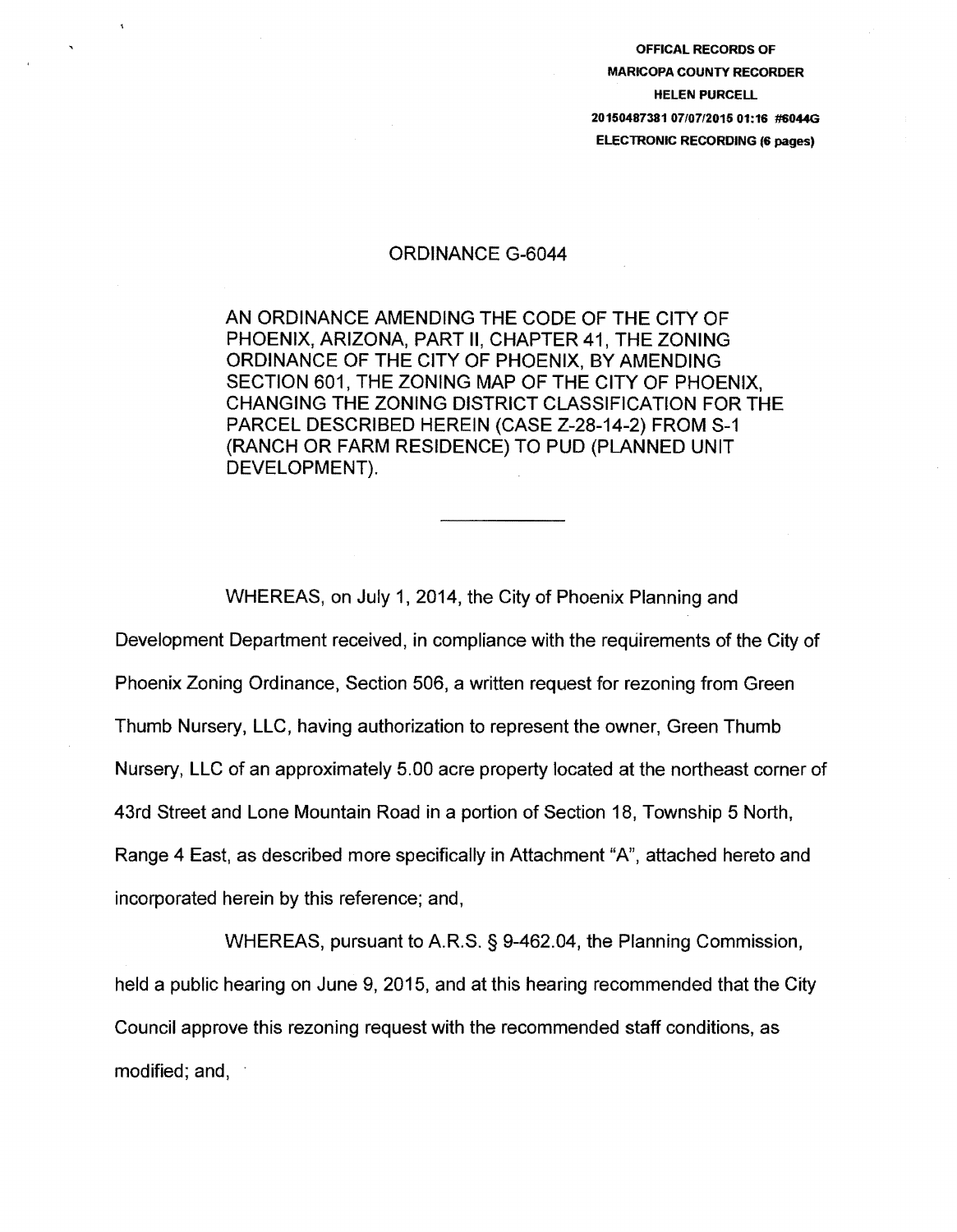WHEREAS, the City Council, at their regularly scheduled meeting held on July 1, 2015, has determined that, in accordance with A.R.S. § 9-462.01.F, this rezoning request, with the appropriate site specific requirements provided in Section 2, is consistent with and conforms to the General Plan, will conserve and promote the public health, safety and general welfare, and should be approved, subject to the conditions herein.

NOW, THEREFORE, BE IT ORDAINED BY THE COUNCIL OF THE CITY OF PHOENIX, as follows:

SECTION 1: The zoning of an approximately 5.00 acre property located northeast corner of 43rd Street and Lone Mountain Road in a portion of Section 18, Township 5 North, Range 4 East, as described more specifically in Attachment "A", is hereby changed from "S-1" (Ranch or Farm Residence) to "PUD" (Planned Unit Development) and that the Planning and Development Director is instructed to modify The Zoning Map of the City of Phoenix to reflect this use district classification change as shown in Attachment "B".

SECTION 2: The specific nature of the subject property and of the rezoning request is more particularly described in case file Z-28-14-2, on file with the Planning and Development Department. Due to the site's specific physical conditions and the use district applied for by the applicant, this rezoning is subject to compliance with the PUD narrative and the following stipulations, violation of which shall be treated in the same manner as a violation of the City of Phoenix Zoning Ordinance:

> 1. An updated Development Narrative for the Lone Mountain Senior Living PUD reflecting the changes approved through this request shall be submitted to the Planning and Development Department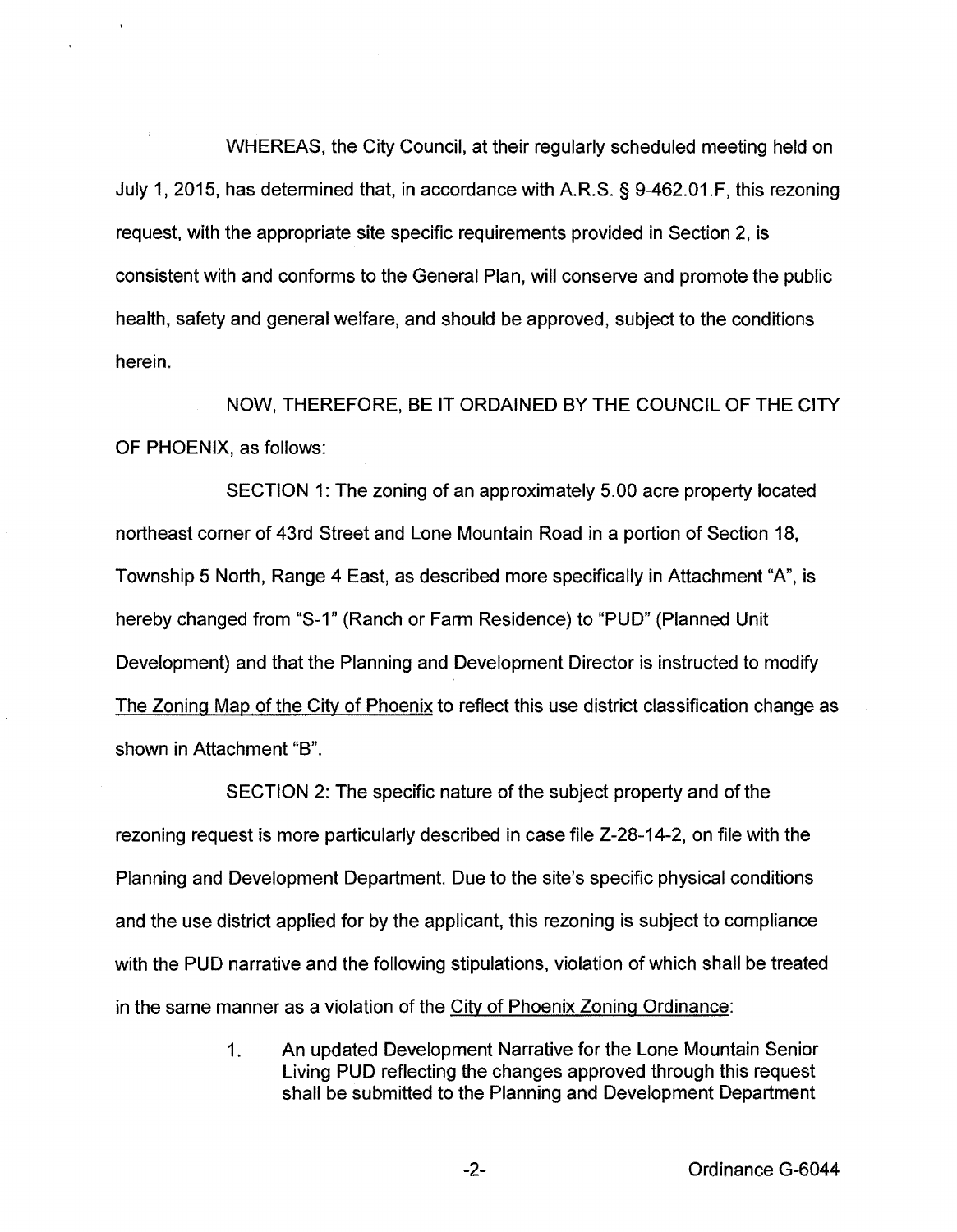within 30 days of City Council approval of this request. The updated Development Narrative shall be consistent with the Development Narrative date stamped May 8, 2015, as modified by the following:

- a. Page 11, Section 8 Land Use Plan, The fourth paragraph shall read: "This includes a 25-foot heavily landscaped streetscape tract along Lone Mountain Road, which includes indigenous plant material. Likewise, 43rd Street has a 25 foot right of way and a 28-foot building setback. This building setback includes a 25-foot heavily landscaped streetscape, which includes a generous amount of indigenous plant material.
- b. Page 19, Existing Land Summary Table row 4 column 2 General Plan Land Use Classification, in line with South Direction and Desert Willow Elementary School Existing Use shall read: Public/Quasi-Public.
- c. Page 19, Existing Land Summary Table row 4 column 3 Existing Zoning, in line with South Direction and Desert Willow Elementary School Existing Use shall read: R1-6 PCD".
- 2. A 10-foot sidewalk easement shall be dedicated along the north side of Lone Mountain Road, as approved by the Planning and Development Department.
- 3. The developer shall construct all streets adjacent to the development with paving, curb, gutter, sidewalk, curb ramps, streetlights, landscaping and other incidentals as per plans approved by the Planning and Development Department. All improvements shall comply with all ADA accessibility standards.

SECTION 3: If any section, subsection, sentence, clause, phrase or

portion of this ordinance is for any reason held to be invalid or unconstitutional by the

decision of any court of competent jurisdiction, such decision shall not affect the validity

of the remaining portions hereof.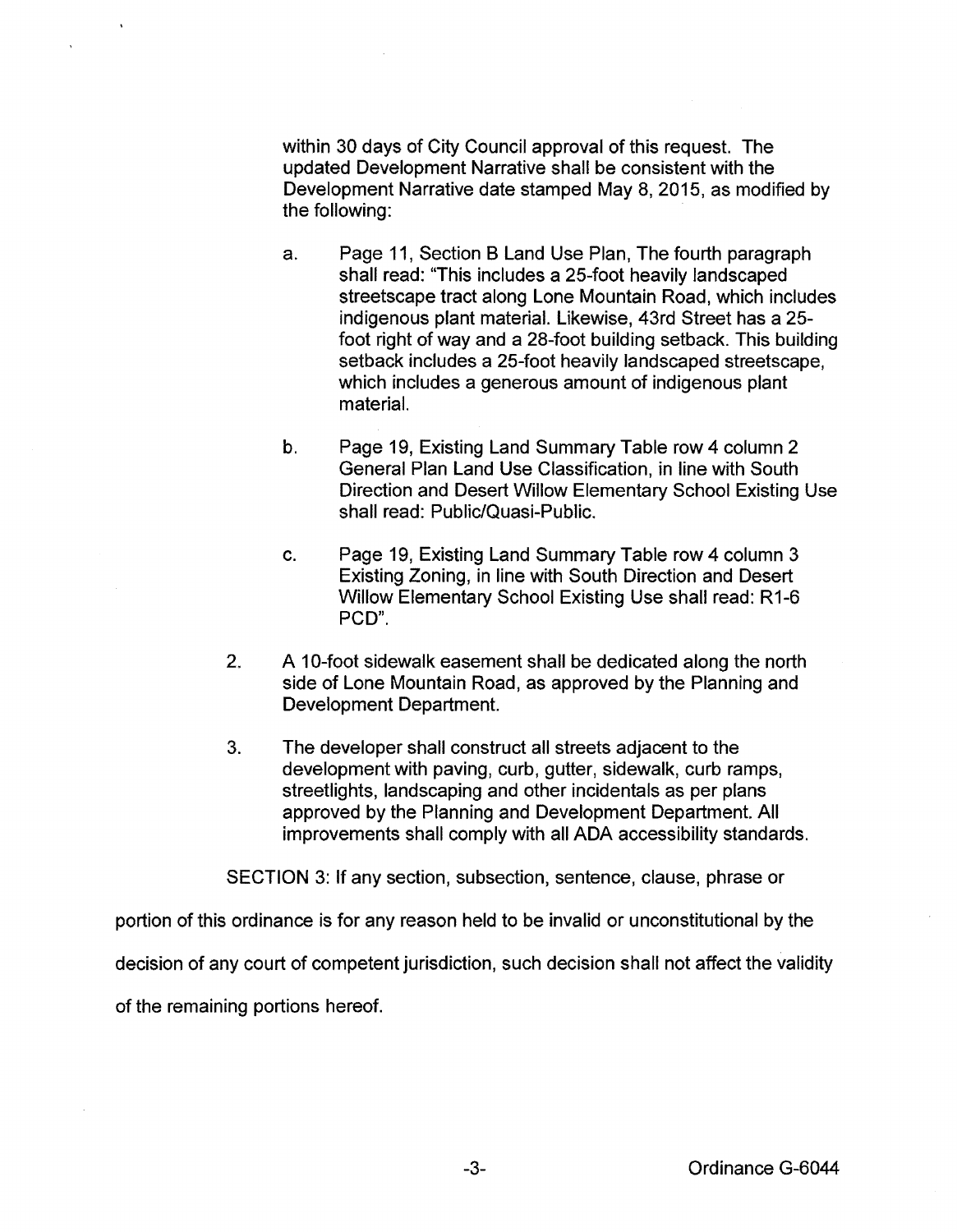PASSED by the Council of the City of Phoenix this 1st day of July, 2015.

**MAYOR** 

ATTEST:

City Clerk

APPROVED AS TO FORM:

\_Acting City Attorney  $\widehat{\mathcal{V}}^{\text{NN}}$ 



REVIEWED BY: **City Manager** 

PL:tml:1188762v1: (CM#77) (Item #145) 7-1-15

Attachments: A- Legal Description (1 Page) B- Ordinance Location Map (1 Page)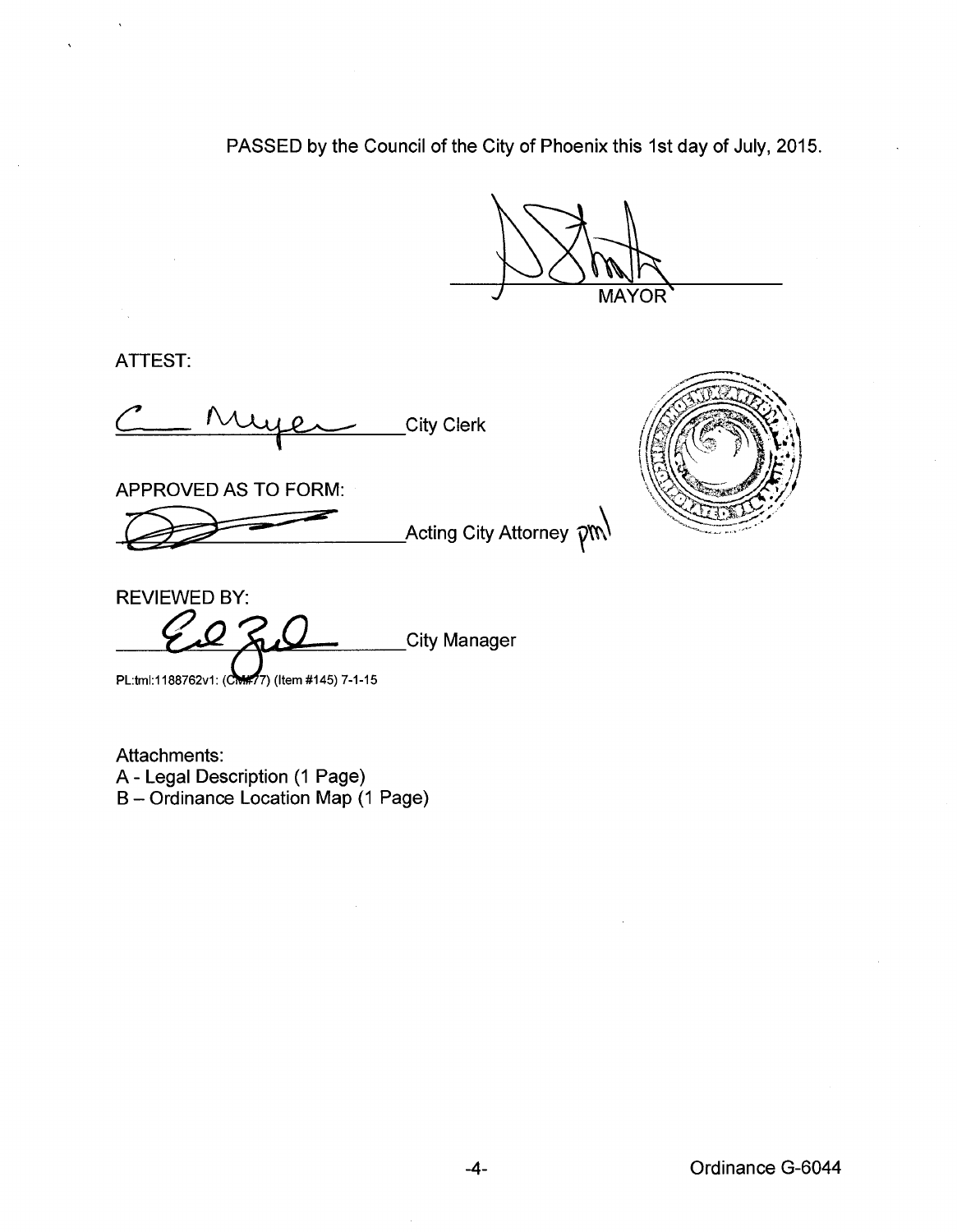## ATTACHMENT A

 $\sim$   $^{\prime}$ 

## LEGAL DESCRIPTION FOR Z-28-14-2

THE WEST HALF OF THE SOUTHEAST QUARTER OF THE SOUTHEAST QUARTER OF THE SOUTHWEST QUARTER OF SECTION 18, TOWNSHIP 5 NORTH, RANGE 4 EAST OF THE GILA AND SALT RIVER BASE AND MERIDIAN, MARICOPA COUNTY, ARIZONA; EXCEPT THE SOUTH 33 FEET; AND EXCEPT THAT PORTION DESCRIBED IN DOCUMENT NO 96-0583899, MARICOPA COUNTY RECORDER.